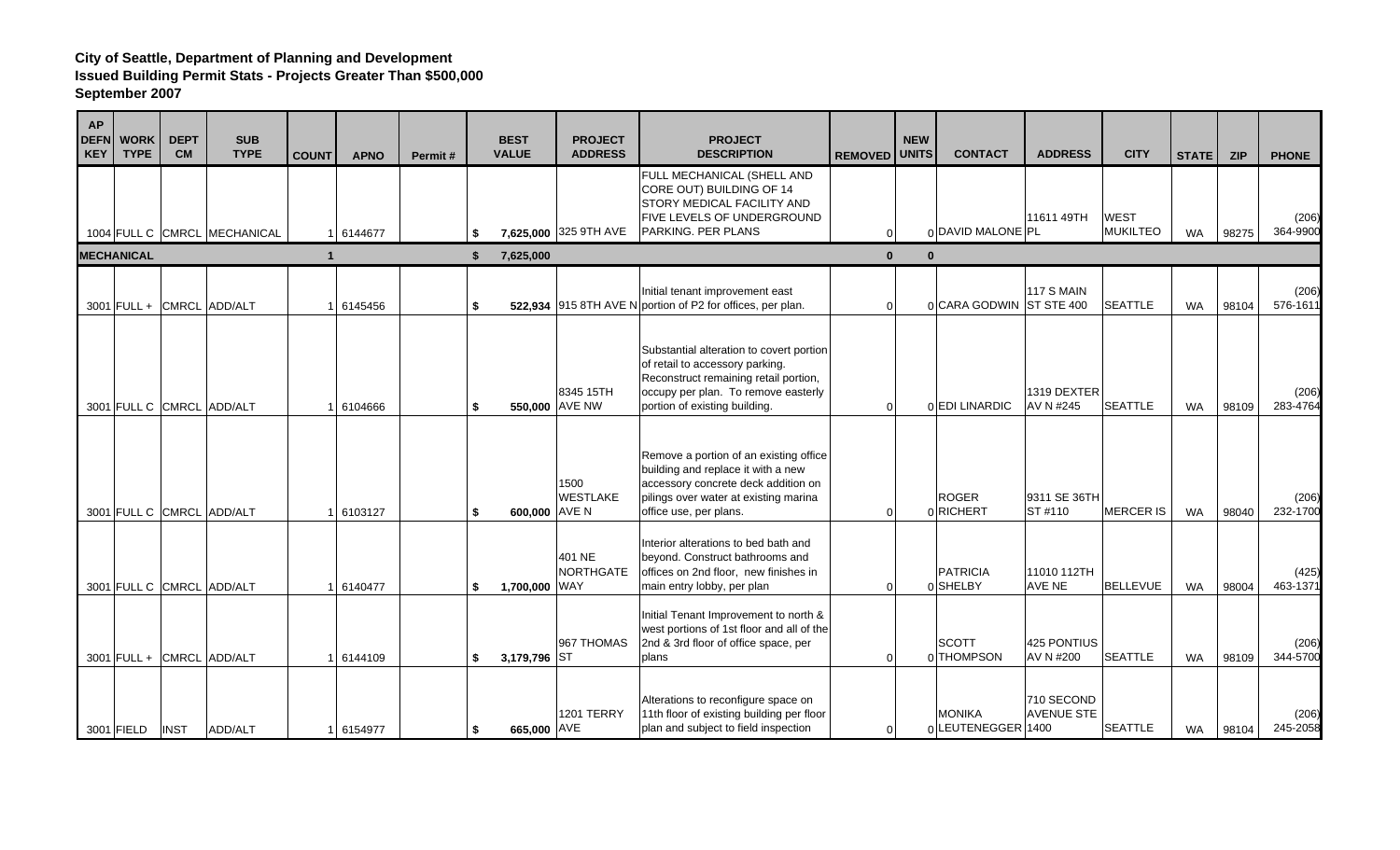| <b>AP</b><br><b>KEY</b> | <b>DEFN</b> WORK<br><b>TYPE</b> | <b>DEPT</b><br><b>CM</b> | <b>SUB</b><br><b>TYPE</b> | <b>COUNT</b> | <b>APNO</b> | Permit# | <b>BEST</b><br><b>VALUE</b> | <b>PROJECT</b><br><b>ADDRESS</b> | <b>PROJECT</b><br><b>DESCRIPTION</b>                                                                                                                                                                                                                                                                                                                                      | <b>REMOVED</b> | <b>NEW</b><br><b>UNITS</b> | <b>CONTACT</b>             | <b>ADDRESS</b>                             | <b>CITY</b>                 | STATE ZIP |       | <b>PHONE</b>      |
|-------------------------|---------------------------------|--------------------------|---------------------------|--------------|-------------|---------|-----------------------------|----------------------------------|---------------------------------------------------------------------------------------------------------------------------------------------------------------------------------------------------------------------------------------------------------------------------------------------------------------------------------------------------------------------------|----------------|----------------------------|----------------------------|--------------------------------------------|-----------------------------|-----------|-------|-------------------|
|                         | <b>COMM ADD ALT</b>             |                          |                           | 6            |             |         | 7,217,730                   |                                  |                                                                                                                                                                                                                                                                                                                                                                           | $\bf{0}$       | $\bf{0}$                   |                            |                                            |                             |           |       |                   |
|                         |                                 |                          |                           |              |             |         |                             |                                  |                                                                                                                                                                                                                                                                                                                                                                           |                |                            |                            |                                            |                             |           |       |                   |
|                         |                                 | 3001 FULL C CMRCL NEW    |                           |              | 6135611     |         | \$                          | 772,317 225 ROY ST               | Establish use and construct a<br>performance art<br>theater/restaurant/office building and<br>occupy all per plan; temporary 24-<br>month permit; eligible for one 24-<br>month renewal with the submittal of<br>an inspection report by a Washington<br>licensed structural engineer.                                                                                    | $\Omega$       |                            | 0 KELLY BOLES              | <b>100 S KING</b><br>ST SUITE<br>100       | <b>SEATTLE</b>              | <b>WA</b> | 98104 | (206)<br>245-9171 |
|                         |                                 | 3001 FULL C CMRCL NEW    |                           |              | 6105867     |         | \$<br>1,077,000 WAY         | 600 DENNY                        | Phase I of II to construct a 9-story<br>mixed occupancy building /<br>residential, retail, parking/ shoring &<br>excavation only/ build per plans                                                                                                                                                                                                                         | $\Omega$       |                            | <b>JOE</b><br>0 GIAMPIETRO | 15200 52ND<br>AVE S, STE<br>200            | <b>SEATTLE</b>              | <b>WA</b> | 98188 | (206)<br>766-8300 |
|                         |                                 | 3001 FULL C CMRCL NEW    |                           |              | 6152626     |         | \$                          |                                  | Phase I A Micro piles and drilled<br>piers (this permit) as part of Phase I<br>of II to build an addition of a 7-story,<br>308,000 sf, commercial office building<br>with ground floor retail above a 4-<br>level 440 stall, underground parking<br>garage. Shoring, Excavation,<br>Foundation and Substructure to<br>1,262,400 505 1ST AVE S Grade this phase per plans. | $\Omega$       |                            | 0 JON O'HARE               | 26456<br><b>MARINE</b><br><b>VIEW DR S</b> | <b>DES</b><br><b>MOINES</b> | <b>WA</b> | 98198 | (425)<br>301-9541 |
|                         |                                 | 3001 FULL C CMRCL NEW    |                           |              | 6116127     |         | \$<br>1,430,000 DR E        | 2340                             | Grading to construct irrigation lake<br>BROADMOOR and tee box (for golf course). Install<br>keystone wall per plans.                                                                                                                                                                                                                                                      | $\Omega$       |                            | 0 KEITH HUME               | 10230 NE<br><b>POINTS DR</b><br>#400       | <b>KIRKLAND</b>             | <b>WA</b> | 98033 | (425)<br>739-4226 |
|                         | 3001 FULL C IND                 |                          | <b>NEW</b>                |              | 1 6124642   |         | \$<br>700,000 ST            |                                  | Establish use as construction<br>1124 NW 50TH services and office. Construct new<br>warehouse/workshop/office per plans                                                                                                                                                                                                                                                   | $\Omega$       |                            | <b>ROSS</b><br>0 ANDERSON  | 1430 ELLIOTT<br>AVE W                      | <b>SEATTLE</b>              | WA        | 98119 | (206)<br>937-1002 |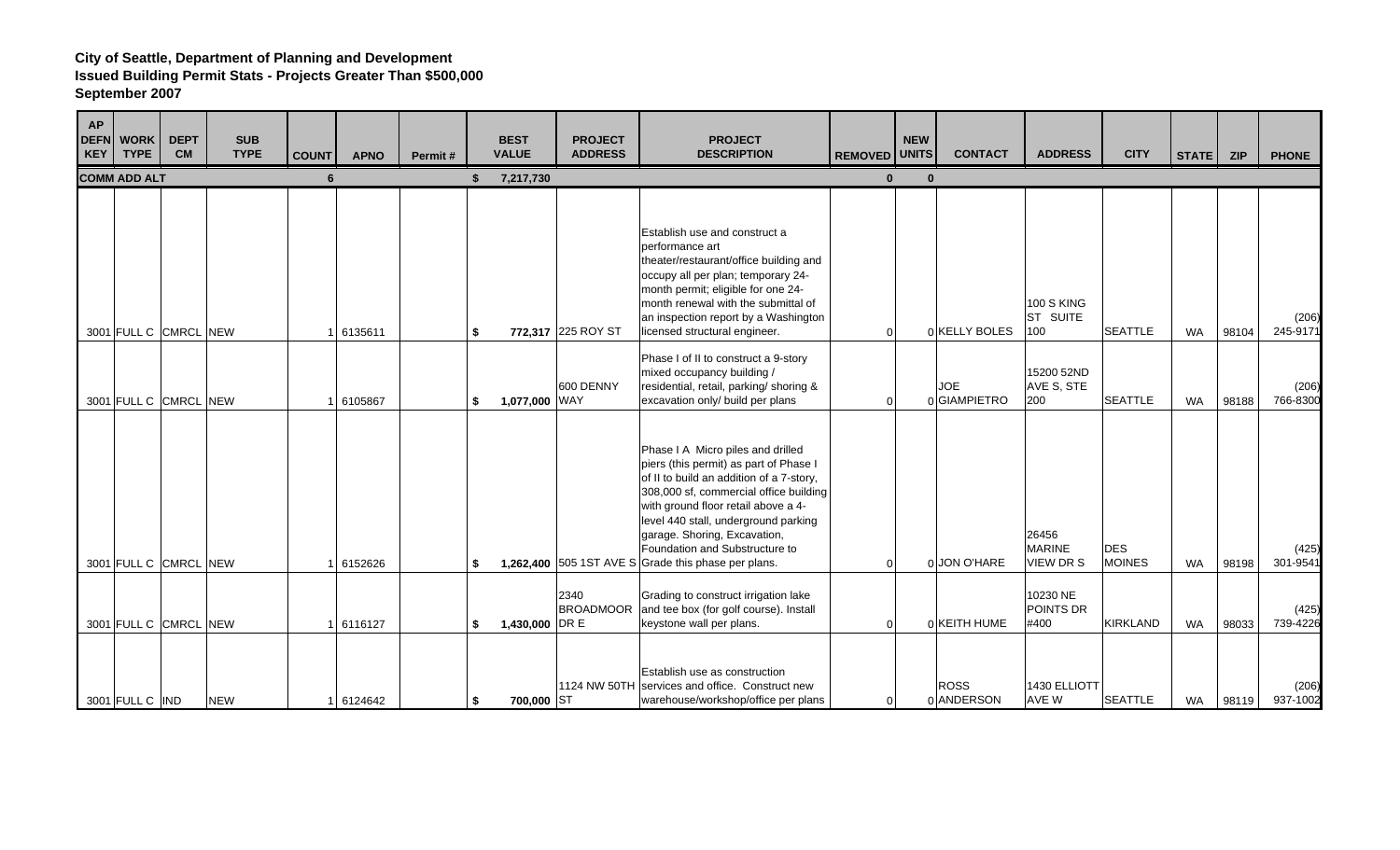| <b>AP</b><br><b>DEFN</b><br><b>KEY</b> | <b>WORK</b><br><b>TYPE</b>                     | <b>DEPT</b><br><b>CM</b> | <b>SUB</b><br><b>TYPE</b> | <b>COUNT</b>   | <b>APNO</b>        | Permit# |          | <b>BEST</b><br><b>VALUE</b> | <b>PROJECT</b><br><b>ADDRESS</b>                                  | <b>PROJECT</b><br><b>DESCRIPTION</b>                                                                                                                                                                                                                                                                                                                                      | <b>REMOVED</b>           | <b>NEW</b><br><b>UNITS</b> | <b>CONTACT</b>                          | <b>ADDRESS</b>                              | <b>CITY</b>                      | STATE     | <b>ZIP</b>     | <b>PHONE</b>                  |
|----------------------------------------|------------------------------------------------|--------------------------|---------------------------|----------------|--------------------|---------|----------|-----------------------------|-------------------------------------------------------------------|---------------------------------------------------------------------------------------------------------------------------------------------------------------------------------------------------------------------------------------------------------------------------------------------------------------------------------------------------------------------------|--------------------------|----------------------------|-----------------------------------------|---------------------------------------------|----------------------------------|-----------|----------------|-------------------------------|
|                                        | 3001 FULL C INST<br><b>COMMERCIAL NEW</b>      |                          | <b>NEW</b>                | 6              | 6136049            |         | \$<br>\$ | 875,439 DR E<br>6,117,156   | 2340<br><b>BROADMOOR</b>                                          | Construct office/shop/stprage, bldg &<br>occupy per plans. (Construct three<br>maintenance buildings:1<br>office/shop/storage bldg & 1 material<br>equipment storage bldg and 1 fuel<br>pump enclosure bldg.) (Review and<br>process for 3 ap's under AP 6136049)                                                                                                         | $\Omega$<br>$\mathbf{0}$ | $\bf{0}$                   | 0 WAYNE IVARY ST                        | 551 NE 65TH                                 | <b>SEATTLE</b>                   | <b>WA</b> | 98115          | (206)<br>525-8020             |
|                                        | 3001 FULL C MF                                 |                          | ADD/ALT                   |                | 6106504            |         | S.       | 1,737,574 AVE NE            | 12546 33RD                                                        | Relocate 29 outdoor parking spaces<br>with approx. 1500 cy of grading with<br>shoring; construct trash enclosure,<br>new or replaced building<br>entrances/canopies for 7-story Lake<br>City House Apartments with extensive<br>exterior and interior refurbishments of<br>siding, windows, roofs, common<br>interior areas, communication system,<br>etc., all per plans | $\Omega$                 |                            | <b>STEPHANIE</b><br>0 VAN DYKE          | 120 SIXTH<br>AVE N P.O.<br><b>BOX 19028</b> | <b>SEATTLE</b>                   | <b>WA</b> | 98109          | (206)<br>615-3493             |
|                                        | <b>MF ADD ALT</b>                              |                          |                           |                |                    |         | \$       | 1,737,574                   | 9049 20TH                                                         | Construct mixed used bldg<br>(office, apartments, acc parking) and<br>alter site for shoring and occupy per                                                                                                                                                                                                                                                               | $\bf{0}$                 | $\Omega$                   |                                         | 810 NW 61ST                                 |                                  |           |                | (206)                         |
|                                        | 3001 FULL C CMRCL NEW<br>3001 FULL C CMRCL NEW |                          |                           | $\overline{1}$ | 6097700<br>6128050 |         | \$<br>\$ |                             | 589,467 AVE SW<br>3623<br><b>WOODLAND</b><br>1,947,464 PARK AVE N | plan<br>Construct a four story mixed use<br>building with 17 residential units and<br>one live-work unit with two levels<br>parking located within the structure<br>and including mech HVAC occupy all<br>per plans.                                                                                                                                                      | $\overline{0}$<br>0      |                            | 2 MARK SHULER ST<br>PETER<br>17 GOODALL | 911<br><b>WESTERN AV</b><br>#200            | <b>SEATTLE</b><br><b>SEATTLE</b> | WA<br>WA  | 98107<br>98104 | 359-0169<br>(206)<br>623-1104 |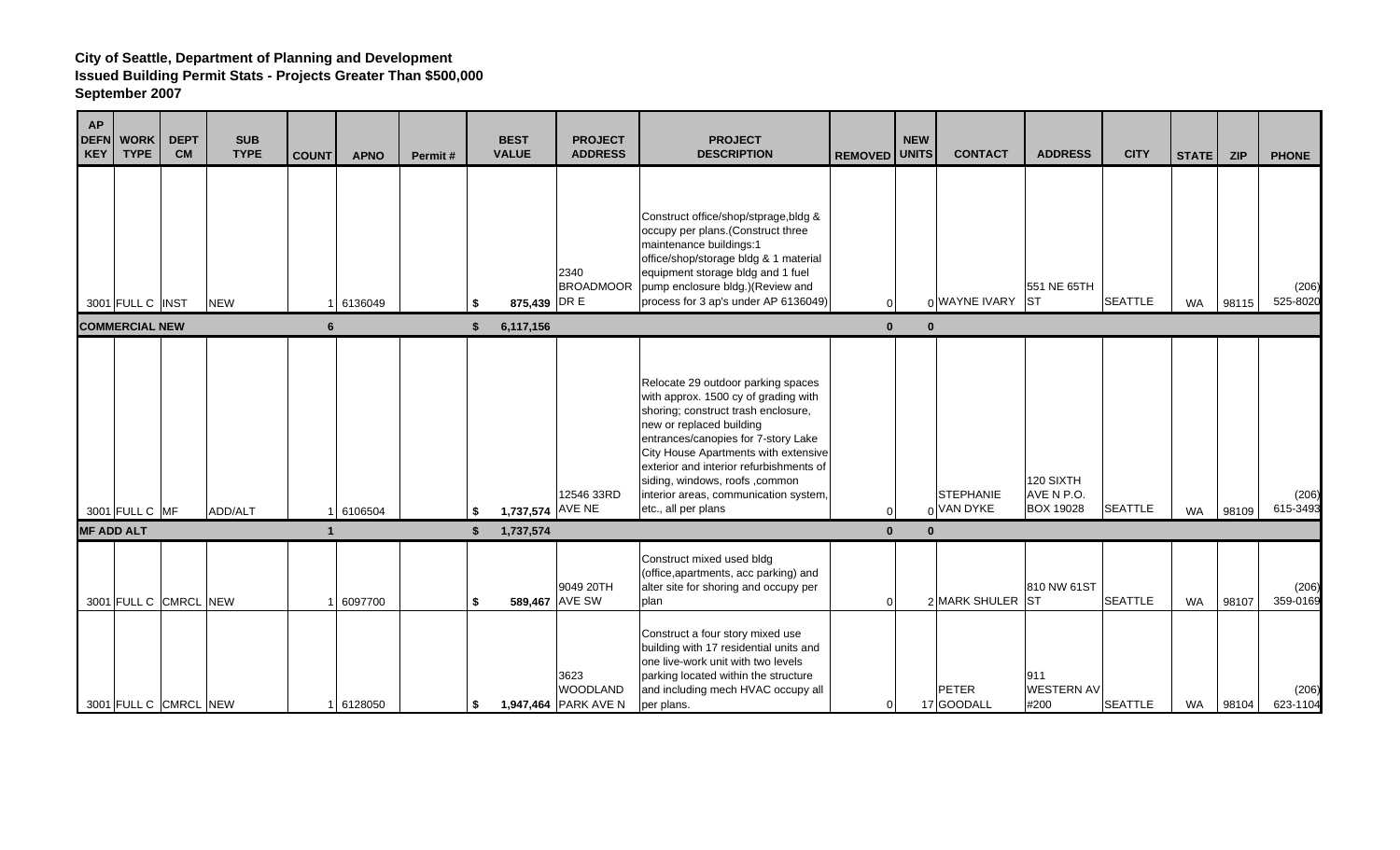| <b>AP</b><br><b>DEFN</b><br>KEY | <b>WORK</b><br><b>TYPE</b>             | <b>DEPT</b><br><b>CM</b> | <b>SUB</b><br><b>TYPE</b> | <b>COUNT</b> | <b>APNO</b> | Permit# |          | <b>BEST</b><br><b>VALUE</b> | <b>PROJECT</b><br><b>ADDRESS</b> | <b>PROJECT</b><br><b>DESCRIPTION</b>                                                                                                                                                                                                                                                                         | <b>REMOVED</b>           | <b>NEW</b><br><b>UNITS</b> | <b>CONTACT</b>               | <b>ADDRESS</b>                               | <b>CITY</b>                 | <b>STATE</b> | <b>ZIP</b> | <b>PHONE</b>      |
|---------------------------------|----------------------------------------|--------------------------|---------------------------|--------------|-------------|---------|----------|-----------------------------|----------------------------------|--------------------------------------------------------------------------------------------------------------------------------------------------------------------------------------------------------------------------------------------------------------------------------------------------------------|--------------------------|----------------------------|------------------------------|----------------------------------------------|-----------------------------|--------------|------------|-------------------|
|                                 | 3001 FULL C CMRCL NEW                  |                          |                           |              | 6074408     |         | \$       |                             | 7,193,630 901 8TH AVE            | PHASE 2 of 2 - Establish use as<br>mixed-use and construct new 8-story<br>apartment bldg w/ street level<br>retail/restaurants and below-grade<br>parking and occupy per plan /<br>Architectural + above-grade structural<br>this permit.                                                                    | $\Omega$                 |                            | CRAIG<br>90 BELCHER          | 26456<br><b>MARINE</b><br><b>VIEW DR S</b>   | <b>DES</b><br><b>MOINES</b> | <b>WA</b>    | 98198      | (206)<br>295-0613 |
|                                 | 3001 FULL C CMRCL NEW                  |                          |                           |              | 6093136     |         | \$       |                             |                                  | Phase III of III for Construction of high-<br>rise consisting of 1st floor retail and<br>restaurant, offices on levels L2 - L5<br>and apartments on levels L5 - L19.<br>Structural & Architectural completion<br>of above-grade portion of building and<br>74,112,586 2201 9TH AVE $\vert$ occupy per plans. | $\Omega$                 |                            | <b>JODI</b><br>132 PATTERSON | 26456<br><b>MARINE</b><br><b>VIEW DR S</b>   | <b>DES</b><br><b>MOINES</b> | <b>WA</b>    | 98198      | (425)<br>681-4718 |
|                                 | 3001 FULL C CMRCL NEW                  |                          |                           |              | 6095627     |         | \$       |                             | 4100 SW<br>2,450,000 ALASKA ST   | Phase I of II for construction of a<br>mixed use (retail and apartment)<br>building with below grade parking/<br>Shoring and Excavation Only This<br>Phase/ per plans                                                                                                                                        | $\Omega$                 |                            | <b>GEORGE</b><br>$155$ GIBBS | 101<br><b>STEWART ST</b><br><b>SUITE 200</b> | <b>SEATTLE</b>              | <b>WA</b>    | 98101      | (206)<br>624-8154 |
|                                 | <b>MIXED USE NEW</b><br>3001 FULL C MF |                          | <b>NEW</b>                | 5            | 6067427     |         | \$<br>\$ | 86,293,147<br>537,727 AVE N | 13717<br><b>GREENWOOD</b>        | Establish use and Construct a East 3-<br>unit townhouse with attached garages<br>and occupy, per plans and MUP<br>A/P#3002148 (construct (1)3-unit and<br>(1)4-unit townhouse, review and<br>process for (2)A/Ps under<br>A/P#6067427).                                                                      | $\mathbf{0}$<br>$\Omega$ | 396                        | 3 BRITTANI ARD               | PO BOX<br>99486                              | <b>SEATTLE</b>              | <b>WA</b>    | 98139      | (206)<br>282-7990 |
|                                 | 3001 FULL C MF                         |                          | <b>NEW</b>                |              | 6068367     |         | \$       | 611,612 AVE N               | 13721<br><b>GREENWOOD</b>        | Establish use and construct a west 4<br>Unit townhouse with attached<br>garages and occupy per plans.(<br>Review and process under AP#<br>6067427).                                                                                                                                                          | $\Omega$                 |                            | 4 BRITTANI ARD               | PO BOX<br>99486                              | <b>SEATTLE</b>              | <b>WA</b>    | 98139      | (206)<br>282-7990 |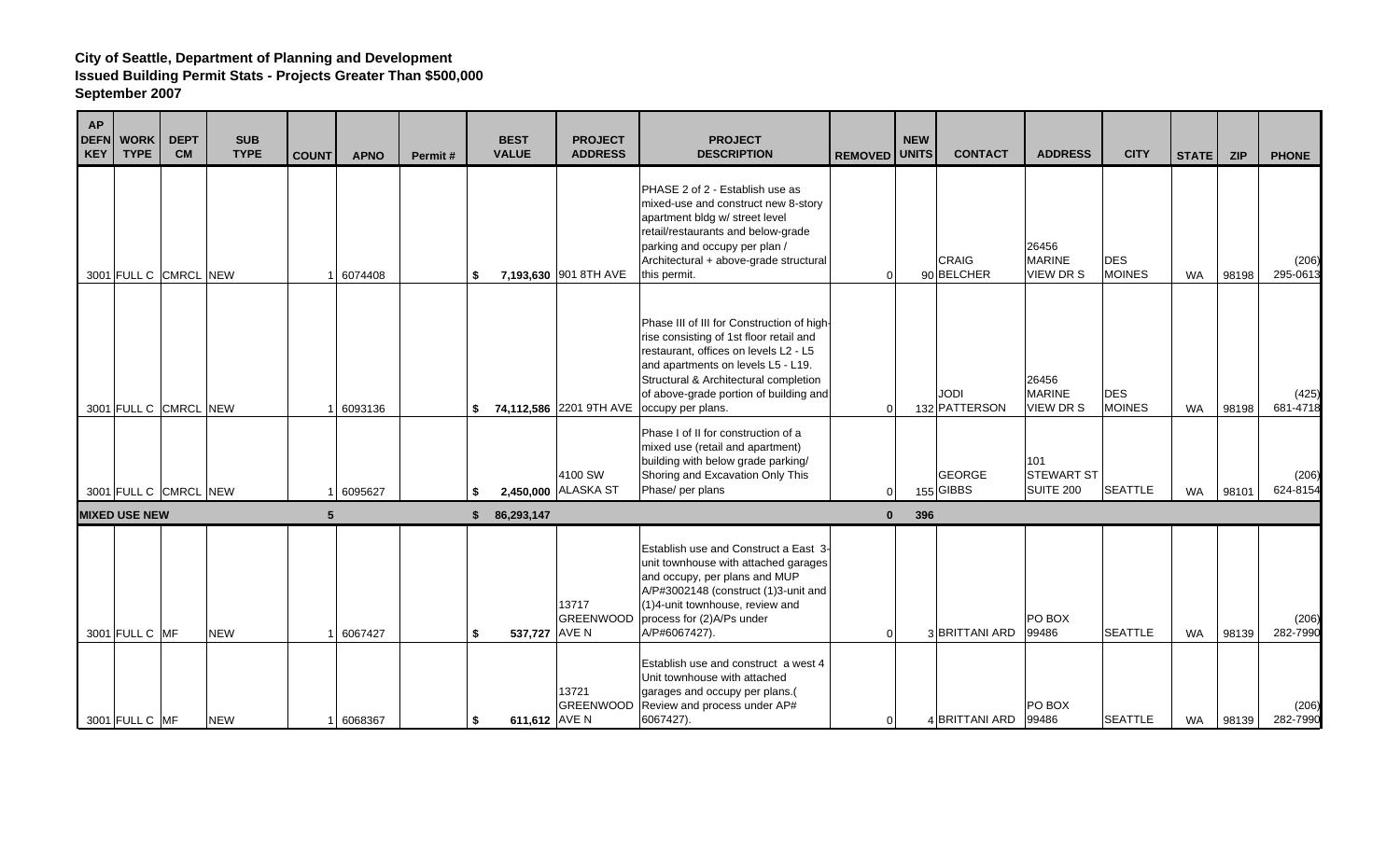| <b>AP</b><br><b>DEFN</b><br><b>KEY</b> | <b>WORK</b><br><b>TYPE</b> | <b>DEPT</b><br><b>CM</b> | <b>SUB</b><br><b>TYPE</b> | <b>COUNT</b>         | <b>APNO</b> | Permit# |          | <b>BEST</b><br><b>VALUE</b> | <b>PROJECT</b><br><b>ADDRESS</b> | <b>PROJECT</b><br><b>DESCRIPTION</b>                                                                                                                                                                                                                                               | <b>REMOVED</b>           | <b>NEW</b><br><b>UNITS</b> | <b>CONTACT</b>                  | <b>ADDRESS</b>                             | <b>CITY</b>                 | <b>STATE</b> | <b>ZIP</b> | <b>PHONE</b>      |
|----------------------------------------|----------------------------|--------------------------|---------------------------|----------------------|-------------|---------|----------|-----------------------------|----------------------------------|------------------------------------------------------------------------------------------------------------------------------------------------------------------------------------------------------------------------------------------------------------------------------------|--------------------------|----------------------------|---------------------------------|--------------------------------------------|-----------------------------|--------------|------------|-------------------|
|                                        | 3001 FULL C MF             |                          | <b>NEW</b>                | $\overline{1}$       | 6101357     |         | \$       | 796,092 AVE E               |                                  | Establish use and construct a 3-story,<br>744 HARVARD 5-unit condominium with underground<br>parking/occupy per plans.                                                                                                                                                             | $\Omega$                 |                            | <b>GREGORY</b><br>5 WHARTON     | 2401 ELLIOTT<br><b>AVENUE</b><br>SUITE 100 | <b>SEATTLE</b>              | <b>WA</b>    | 98121      | (206)<br>587-3797 |
|                                        | 3001 FULL C MF             |                          | <b>NEW</b>                | $\overline{1}$       | 6118918     |         | \$       | 1,750,000 WAY N             | 6900 EAST<br><b>GREEN LAKE</b>   | Phase I of III for construction of a 4-<br>story multifamily structure/ Shoring &<br>Excavation Only/ Build per plans.                                                                                                                                                             | 0                        |                            | <b>JODI</b><br>0 PATTERSON      | 26456<br><b>MARINE</b><br><b>VIEW DR S</b> | <b>DES</b><br><b>MOINES</b> | <b>WA</b>    | 98198      | (425)<br>681-4718 |
|                                        | 3001 FULL C MF             |                          | <b>NEW</b>                |                      | 6084484     |         | \$       | 26,620,129 AVE NE           | 10001 5TH                        | Phase II of II for construction of a<br>mixed occupancy structure<br>(Substructure, Superstructure &<br>Tenant buildout for ERA Living) and<br>occupy per plans (See A/P#:6084482<br>for Phase I - Excavation & Shoring<br>combined with A/P#:6082965 &<br>6082354 combined sites) | $\Omega$                 |                            | 143 JEFF REIBMAN 200            | 425 PONTIUS<br>AVE N SUITE                 | <b>SEATTLE</b>              | <b>WA</b>    | 98109      | (206)<br>344-5700 |
| <b>MF NEW</b>                          |                            |                          |                           | 5                    |             |         | \$.      | 30,315,560                  |                                  |                                                                                                                                                                                                                                                                                    |                          | 155<br>$\mathbf{0}$        |                                 |                                            |                             |              |            |                   |
|                                        | 3001 FULL C SF/D           |                          | ADD/ALT                   |                      | 6136652     |         | \$       | 600,000 RD                  | 5747 NE<br>AMBLESIDE             | Construct addition and alter existing<br>single family dwelling, construct<br>detached garage and pool per plan.                                                                                                                                                                   | $\Omega$                 |                            | <b>HOWARD</b><br>1 MILLER       | 1212 NE 65TH<br><b>ST</b>                  | <b>SEATTLE</b>              | <b>WA</b>    | 98115      | (206)<br>523-1618 |
|                                        | 3001 FULL C SF/D           |                          | ADD/ALT                   | 1                    | 6110868     |         | \$       | 1,500,000 LNW               |                                  | Establish use as single-family<br>dwelling and construct one family<br>2461 PERKINS dwelling with attached garage, per<br>plan.                                                                                                                                                    | $\Omega$                 |                            | <b>PRISCILLA</b><br>1 ZIMMERMAN | 3091 POINT<br><b>WHITE DR</b>              | BAINBRIDG<br>E ISLAND       | WA           | 98110      | (206)<br>842-5010 |
| <b>SF/D ADD ALT</b><br>2 <sup>2</sup>  |                            |                          |                           |                      |             |         | \$       | 2,100,000                   |                                  |                                                                                                                                                                                                                                                                                    | $\mathbf{0}$             | $\overline{2}$             |                                 |                                            |                             |              |            |                   |
| <b>SF/D NEW</b>                        | 3001 FULL C SF/D           |                          | <b>NEW</b>                | $\blacktriangleleft$ | 1 6141717   |         | \$<br>\$ | 529,807                     | 3820 46TH<br>529,807 AVE SW      | Establish use as single family<br>residence. Construct one family<br>dwelling with attached garage and<br>accessory dwelling unit per plans                                                                                                                                        | $\Omega$<br>$\mathbf{0}$ | $\overline{1}$             | <b>PATRICK</b><br>$1$ GALVIN    | 4461 GLENN<br><b>WAY SW</b>                | <b>SEATTLE</b>              | <b>WA</b>    | 98116      | (206)<br>226-4749 |